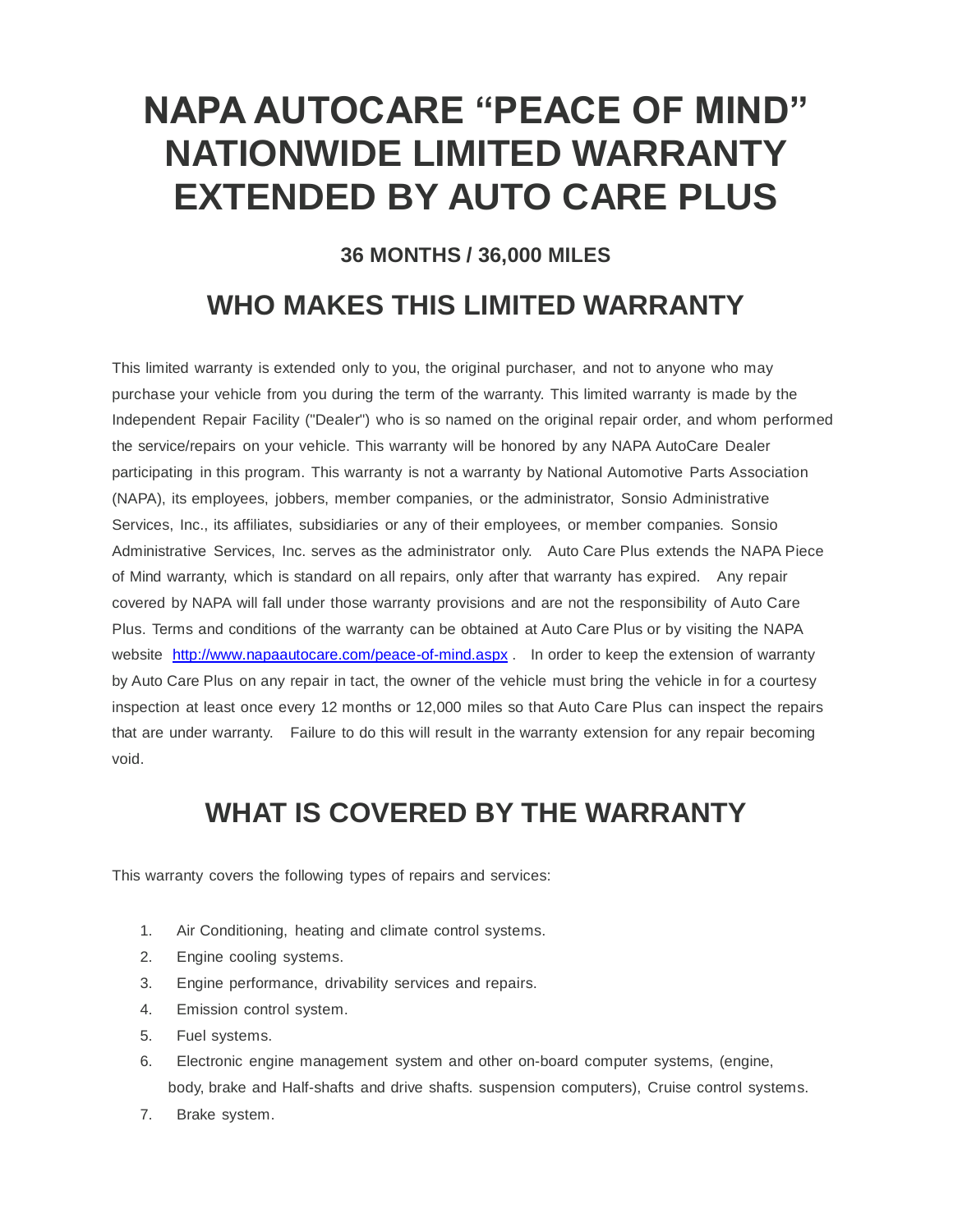- 8. Starting and Charging systems.
- 9. Electrical systems.
- 10. Exhaust system.
- 11. Ignition system.
- 12. Steering/suspension systems, wheel bearings, CV joints/U-joints,
- 13. Clutches clutch component or assembly repair and replacement
- 14. Other minor repairs.

The Independent Repair Facility warrants that the above repairs and services performed at their location will be free from defects in materials and workmanship for **36 months or 36,000 miles of use**, whichever comes first, measured from the date of the first repair and the odometer reading shown on the original repair order. This warranty is conditioned on the vehicle being subjected only to normal, non-commercial use, and receiving reasonable and necessary maintenance during the warranty period. **Warranty repair costs shall in no case exceed the costs of the original related repair or service.** If there is a defect in either materials or workmanship within the warranty period, the Independent Repair Facility shall have the option to either perform remedial service work at no charge to you, replace the defective warranted part(s) without charge to you, or refund to you the entire charge for the warranted repairs, minus any previous refunds or credits.

STATE OF CALIFORNIA ONLY: A buyer of covered products or services has the right to have warranty service performed during the warranty period. The warranty period will be extended for the number of whole days that the vehicle has been out of the buyer's hands for warranty repairs. If a defect exists within the warranty period, the warranty will not expire until the defect has been fixed. The warranty period will also be extended if the warranty repairs have not been performed due to delays caused by circumstances beyond the control of the buyer, or if the warranty repairs did not remedy the defect, and the buyer notifies the warranty administrator of the failure of the repairs within 60 days after they were completed. If, after a reasonable number of attempts, the defect has not been fixed, the buyer may return his vehicle for a replacement of parts, if applicable, or a refund, in either case, subject to deduction of a reasonable charge for usage. This time extension does not affect the protections or remedies the buyer has under other laws.

### **WHERE YOU CAN OBTAIN WARRANTY SERVICE**

If you are less than 40 miles away from the original repairing NAPA AutoCare Dealer location, you must return your vehicle to the NAPA AutoCare Dealer location where the warranted service was performed and present your copy of the repair order to the Dealer. If your vehicle is inoperable, and you are more than 40 miles away from the original repairing NAPA AutoCare Dealer location, you may be eligible for certain towing and/or rental car benefits as determined by Auto Care Plus. **You must call the Auto Care Plus, at the number listed on the top of your original repair order**, from 7:30 a.m. to 5:30 p.m. Monday through Friday, Saturday 8 am to 4 pm (EST), excluding holidays. Auto Care Plus will direct you to the nearest participating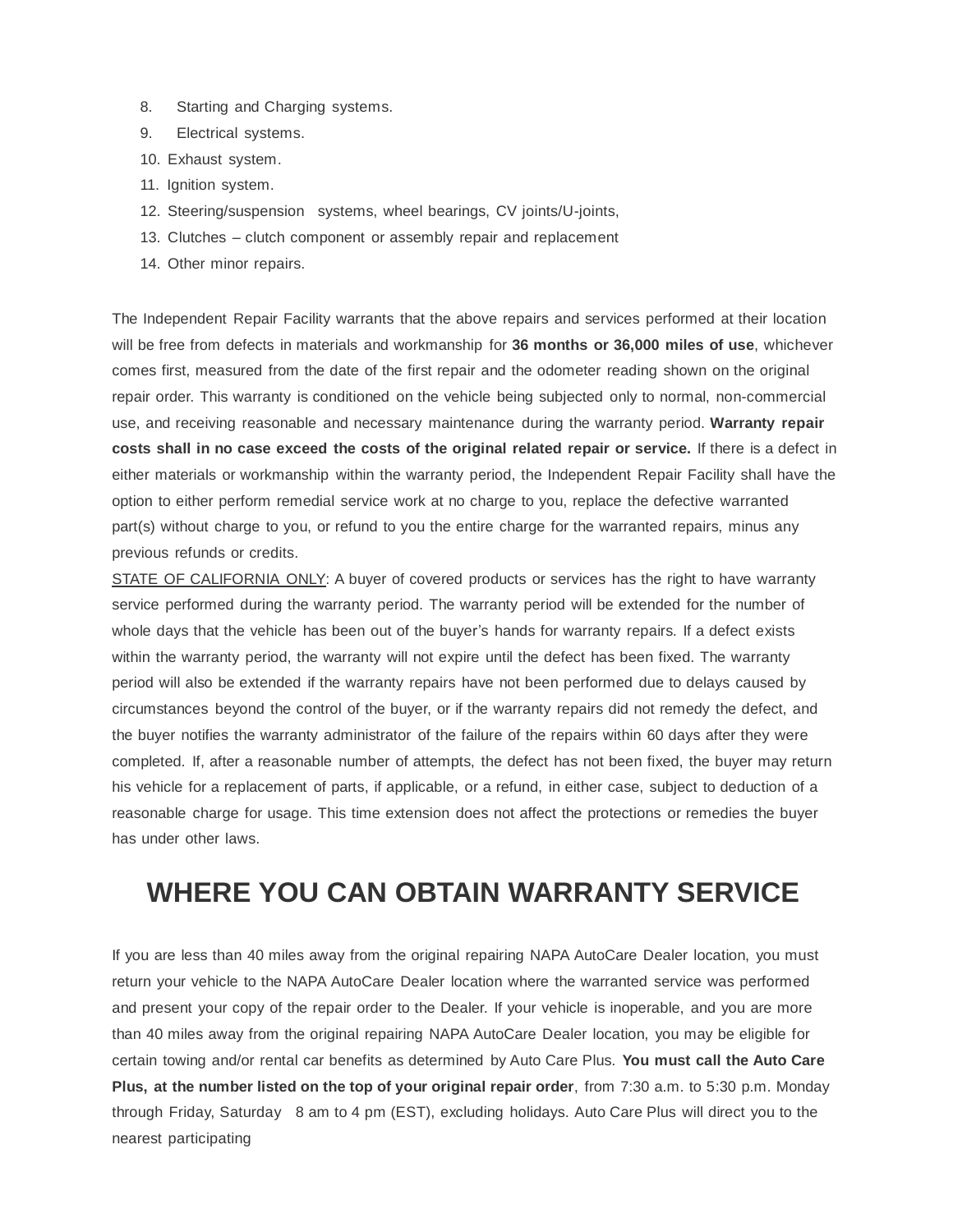NAPA AutoCare Dealer location. If there are no NAPA AutoCare Dealer locations in your area, Auto Care Plus will direct you to a non-NAPA AutoCare Dealer location.

### **WHAT YOU MUST DO TO OBTAIN WARRANTY SERVICE**

#### **You must keep a copy of the repair order and present it when seeking service under this warranty**.

If warranty work is performed, you must temporarily surrender possession of the repair order.

If there are no participating locations in your area, you must obtain authorization from Auto Care Plus prior to any warranty repair work by calling **the number listed on the original repair order**. If the nonparticipating Repair Facility location will not accept payment from Auto Care Plus, you must pay for the warranty service and submit a legible copy of your original repair order and warranty service repair order to Auto Care Plus for consideration for reimbursement under this warranty..

### **WHAT IS NOT COVERED BY THIS WARRANTY**

You must pay for any non-warranty service you order to be performed at the same time as the warranty service. This warranty will not apply to your repaired vehicle if it has been damaged by abnormal use, misuse, neglect, accident, alteration or "tampering with" (by other than the Facility or Facility employees). The Facility's employees and/or agents do not have authority to modify the terms of this warranty nor to make any promises in addition to those contained in this warranty. This warranty does not in any way include INCIDENTAL OR CONSEQUENTIAL DAMAGES (additional expenses which you may incur as the result of faulty repair or service). Some states do not allow the exclusion or limitation of incidental or consequential damages, so the above limitation or exclusion may not apply to you. This warranty gives you specific rights, and you may also have other rights, which vary from state to state.

### **AUTOMOTIVE REPAIRS EXCLUDED FROM WARRANTY**

This warranty does not cover repair(s) or replacement(s) except as listed in the section, "What is Covered by this Warranty," even though the Facility may offer other services. Specifically excluded are any repairs involving replacement or removal of internally lubricated parts and other such repairs as listed below.

Automotive repairs excluded from the Limited Nationwide Warranty include:

- I. ENGINE
	- A. Any internal repairs or replacement of internal components, or replacement of engine assembly.